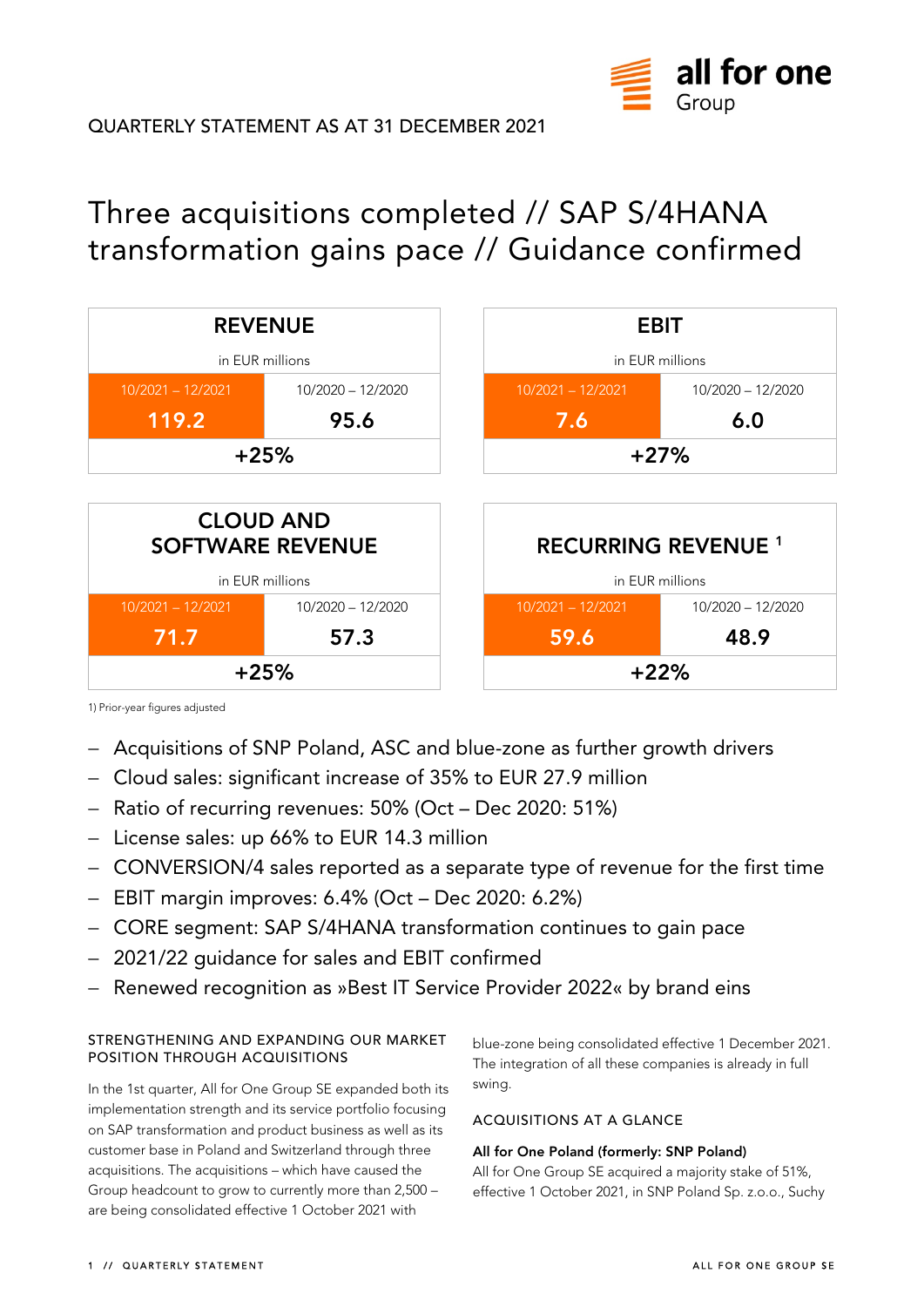Las (Poznan), from SNP Schneider-Neureither & Partner SE, Heidelberg. The complete transfer of all shares is planned via reciprocal optional purchase and sale agreements from 2023 onwards. With more than 400 employees and a customer base of more than 400 companies, the leading SAP service provider, whose name has meanwhile been changed to All for One Poland Sp. z.o.o. – will drive the growth and implementation strength of the Group, especially in the areas of SAP S/4HANA transformation and major international projects. At the beginning of January, All for One Poland joined United VARs, the international partner network, where it was awarded SAP Platinum Partner status.

Digitalisation pressure has increased as a result of the pandemic and is further exacerbating the shortage of experts. With the added strength of our Polish subsidiary, we are well prepared for the huge wave of migrations to SAP S/4HANA.

# **ASC Group**

The acquisition of the consulting companies ASC Management Consulting AG, Engelberg/Switzerland, and Advanced Solutions Consulting GmbH, Baden/Switzerland (together »ASC Group«), effective 1 October 2021, will enable All for One Group SE to further expand its business in Switzerland. The ASC Group is characterised by its expertise in the areas of business and IT/SAP consulting and especially for solutions in corporate finance and enterprise performance management such as group consolidation, controlling and the associated disciplines of business planning, BI reporting and analytics. The planned merger with All for One Group subsidiary Process Partner AG, St. Gallen/Switzerland, will create a high-performing SAP and IT services consultancy with around 100 internal and external consultants and representing an initial sales volume of around CHF 24 million (EUR 22 million), who will support both the Swiss midmarket and major key accounts.

#### **blue-zone**

Upon acquisition of all the shares by All for One Group SE effective 1 December 2021, Rosenheim-based blue-zone GmbH (formerly blue-zone AG) became a member of the Group. The acquisition will further strengthen the collaboration between the two, who have already been working together in the field of customer experience for numerous years. In addition, as an acknowledged expert in cloudbased product development, blue-zone will strengthen the product business of the Group. In the 2020 calendar year, the company generated sales of EUR 2.2 million and a profitable operating result (EBIT) with its team of around 20 experts in Microsoft Azure.

### **SAP S/4HANA TRANSFORMATIONS ON THE RISE**

Omicron strain, pandemic progress, supply chain bottlenecks, chip shortages – these are just some of the uncertainties that continue to influence the business performance of both the Group and its customers. Nevertheless, the wave of migrations from SAP ERP to SAP S/4HANA is picking up pace considerably. Against this background, All for One Group has developed a customised technologybased service offering (»CONVERSION/4«), to support our customers over the long term on their digitalisation journey. The service offering encompasses recurring lifecycle services that include transformation, process and optimisation support and is based on the »Bluefield« approach that draws on SNP software products. In the 1st quarter alone, eleven contracts were signed, representing a significant increase compared to the prior-year period.

Our model not only assures our customers a particularly safe and fast conversion to the new digital core with »zero downtime«. CONVERSION/4, which is based on SNP's Bluefield method, also includes a unique support regime for the decisive phase following migration. It gives our customers particularly efficient access to innovations and enables them to continuously improve their own ability to compete. At the same time, our subscription model brings together the enormous innovation potential of both SAP and Microsoft. Which is why CONVERSION/4 is also increasingly attracting interest outside our base of more than 1,000 customers. This is enabling us to acquire totally new customers from the larger midmarket and to expand our market share in the SAP ecosystem.

## **THE SUCCESS OF OUR CUSTOMERS IS OUR SUCCESS, TOO**

The appreciation of our customers for our broad portfolio of products and services and for our expertise was confirmed by the renewed recognition by brand eins as »Best IT Service Provider 2022«, where All for One Group received awards in eight categories and achieved the highest overall score (4 out of 4) for performance capability. The selections were made by around 5,000 interviewees, all IT experts and IT managers at user companies. But our customers also benefit from collaborating with us. For example, in recognition of its successful CRM rollout, our customer Saatbau Linz was named »Grand Winner« of the »SAP Quality Award« for exemplary rollout of the SAP Sales Cloud in the category Rapid Time to Value.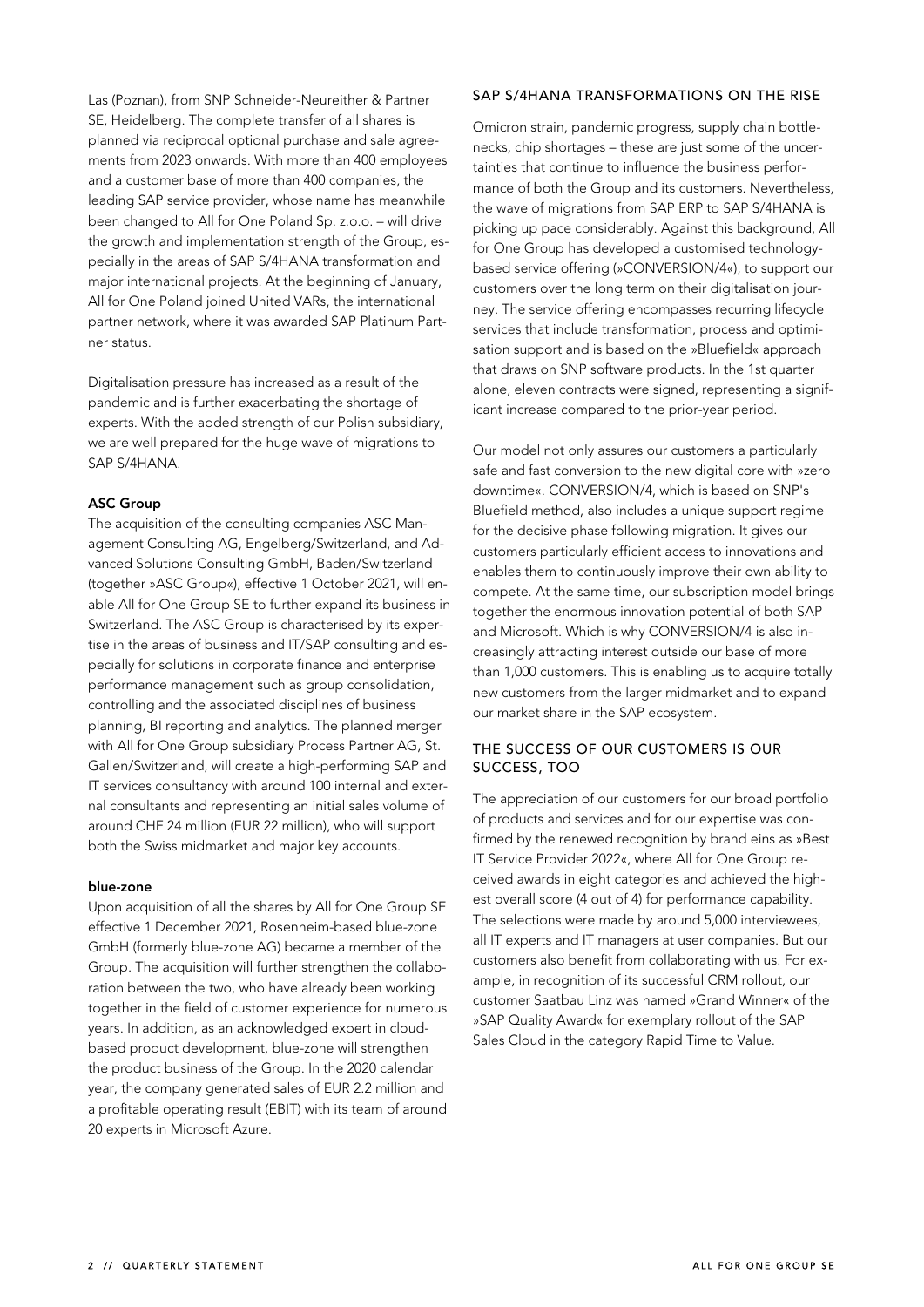### **EARNINGS SITUATION**

#### **Sales development**

| in KEUR                              | $10/2021 -$<br>12/2021 | 10/2020 -<br>12/20201 |
|--------------------------------------|------------------------|-----------------------|
| Cloud services and support (1)       | 27,947                 | 20,778                |
| Software licenses and support (2)    | 43,777                 | 36,500                |
| Software licenses                    | 14,251                 | 8,610                 |
| Software support (3)                 | 29,526                 | 27,890                |
| <b>Consulting and services</b>       | 45,291                 | 38,063                |
| CONVERSION/4 (4)                     | 2,146                  | 222                   |
| Total                                | 119,161                | 95,563                |
| Cloud and software revenue $(1)+(2)$ | 71,724                 | 57,278                |
| Recurring revenue $(1)+(3)+(4)$      | 59,619                 | 48,890                |

1) Prior-year figures adjusted

The market is increasingly rewarding both the business model aligned to comprehensive customer support and extended customers relationships and the cloud first strategy adopted by All for One Group. Added to which, the growing demand for transformation projects and the firsttime consolidation of the acquisitions is providing additional tailwind.

Sales revenues, including acquisitions, are significantly higher, at EUR 119.2 million, an increase of 25% versus the prior-year figure of EUR 95.6 million. Organic sales growth in the 1st quarter was 10%. Recurring revenues increased further, both from cloud services and support (plus 35% to EUR 27.9 million) and from software support (plus 6% to EUR 29.5 million). Together, these recurring revenues of EUR 59.6 million (plus 22%) account for 50% of total sales. The percentage share is slightly lower than the prior-year level of 51% due to significantly higher license sales in the 1st quarter.

There is no stopping the trend towards the cloud, so we expect license revenues to decline in the future while cloud revenues will increase. Nevertheless, the existing licensing models will still play a key role for many of our core customers, even when migrating from SAP ERP to SAP S/4HANA. In the 1st quarter, license revenues increased by 66% to EUR 14.3 million compared to the prior-year quarter and benefited from unexpectedly strong year-end demand. Consulting and services revenues increased by 19% compared to the prior-year level (Oct – Dec 2020: EUR 38.1 million).

With the wave of migrations from SAP ERP to SAP S/4HANA gaining in strength, we are reporting CON-VERSION/4 as a separate type of revenue, starting in financial year 2021/22. Prior-year figures have been adjusted accordingly to improve comparability.

CONVERSION/4 sales totalled EUR 2.1 million, representing a significant increase compared to the prior-year quarter (EUR 0.2 million).

#### **Earnings performance**

| in KEUR                                                                                      | $10/2021 -$<br>12/2021 | 10/2020 -<br>12/2020 |
|----------------------------------------------------------------------------------------------|------------------------|----------------------|
| Sales revenue                                                                                | 119,161                | 95,563               |
| Cost of materials and purchased<br>services                                                  | -48,446                | $-37,477$            |
| Personnel expenses                                                                           | -48,896                | $-42,312$            |
| Depreciation, amortisation and<br>impairment on intangible, fixed and<br>right-of-use assets | $-7,155$               | $-5,355$             |
| Impairment losses on financial assets                                                        | $-41$                  | 119                  |
| Other operating expenses/income                                                              | $-7,051$               | $-4,586$             |
| EBIT                                                                                         | 7,572                  | 5,952                |
| Financial result                                                                             | $-274$                 | $-335$               |
| EBT                                                                                          | 7,298                  | 5,617                |
| Income tax                                                                                   | $-2,063$               | $-1,763$             |
| Result for the period                                                                        | 5,235                  | 3,854                |

The higher cost of materials and purchased services (plus 29% to EUR 48.4 million) is a result of the growth in sales and the increased use of external consulting resources (»freelancers«) from our partner network. The significant increase in license sales and the higher procurement expense relating to cloud subscriptions resulted in a cost of materials ratio of 41%, which is thus slightly higher year on year (39%).

Personnel expenses increased to EUR 48.9 million (plus 16%). Because of the change in sales mix and the integration of the newly acquired companies in the 1st quarter, the ratio of personnel expenses to sales declined from 44% to 41% and the personnel expenses per full-time employee (plus 34% to an average of 2,234 FTEs) from KEUR 25 to KEUR 22. The marked increase in other operating expenses and income to EUR 7.1 million (plus 54%) was due to the integration of the newly acquired companies, more travel and increased conference participation. Depreciation, amortisation and impairment of intangible, fixed and right-of-use assets increased to EUR 7.2 million (plus 34%) in connection with the consolidation of the newly acquired companies.

EBITDA totalled EUR 14.7 million (Oct – Dec 2020: EUR 11.3 million), up 30%; while EBITA amounted to EUR 9.8 million (plus 39%). The EBITDA margin relative to sales was 12.4% (Oct – Dec 2020: 11.8%). EBIT also increased disproportionately to sales performance, by 27% to EUR 7.6 million, resulting in an improvement in the EBIT margin to 6.4% (Oct – Dec 2020: 6.2%).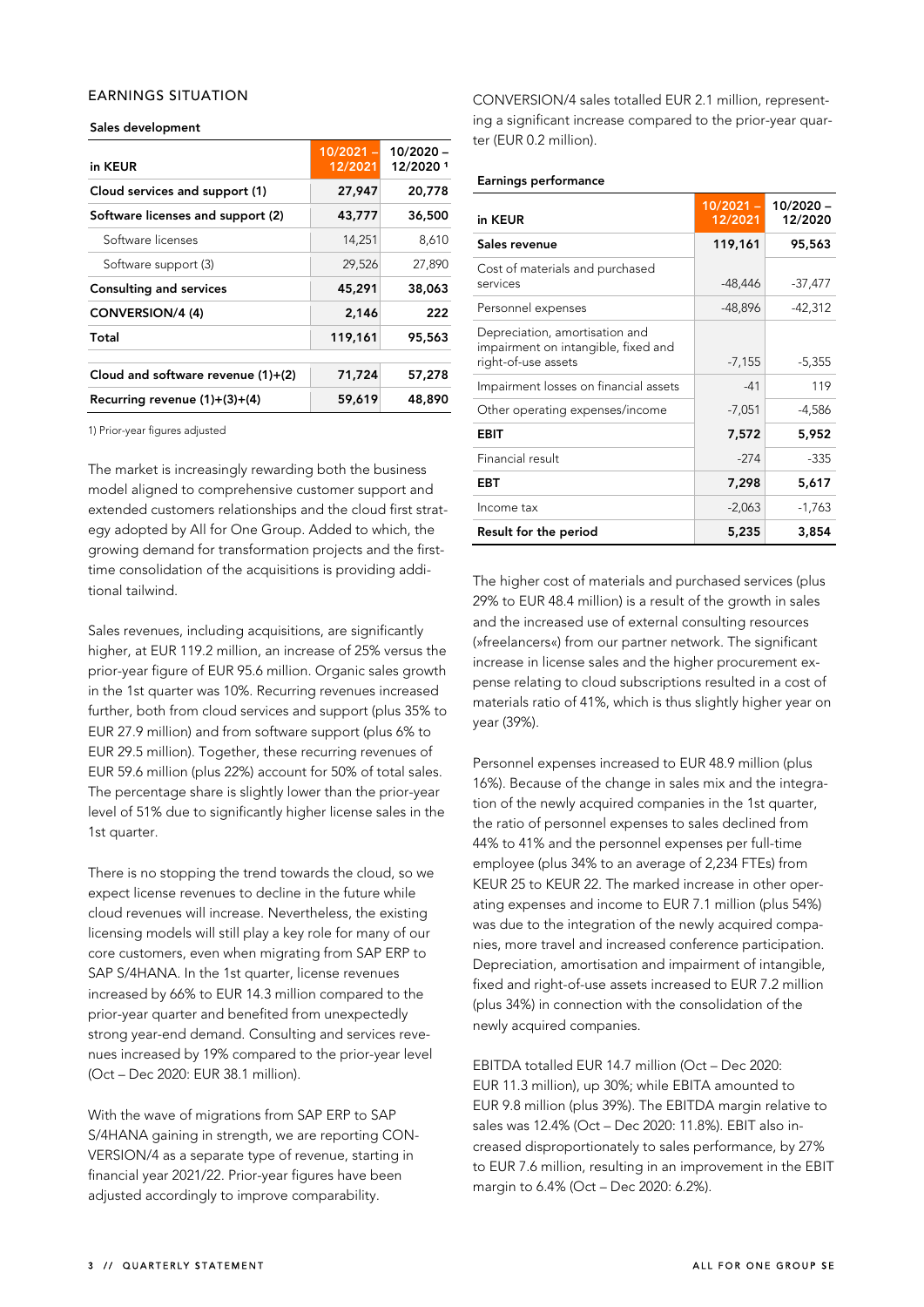The financial result for the 3-month period was at the prior-year level of minus EUR 0.3 million. EBT totalled EUR 7.3 million (plus 30%). Income taxes amounted to minus EUR 2.1 million (Oct – Dec 2020: minus EUR 1.8 million), equivalent to an income tax rate of 28%, which is 3 percentage points below the prior-year level of 31%. The result for the period rose by 36% to EUR 5.2 million and earnings per share by 39% to EUR 1.04.

| Revenue and earning performance by segment |  |  |  |
|--------------------------------------------|--|--|--|
|--------------------------------------------|--|--|--|

|                                 | <b>CORE</b>            |                          | LOB                    |                       |
|---------------------------------|------------------------|--------------------------|------------------------|-----------------------|
| in KEUR                         | $10/2021 -$<br>12/2021 | $10/2020 -$<br>12/2020 1 | $10/2021 -$<br>12/2021 | 10/2020-<br>12/2020 1 |
| Statement of<br>profit and loss |                        |                          |                        |                       |
| External sales<br>revenue       | 103,063                | 80,121                   | 16,098                 | 15,442                |
| Intersegment<br>revenue         | 1,374                  | 1,112                    | 2,323                  | 2,273                 |
| Sales revenue                   | 104,437                | 81,233                   | 18,421                 | 17,715                |
| <b>Segment EBIT</b>             | 6,994                  | 4,636                    | 576                    | 1,314                 |
| Segment EBIT<br>margin (in %)   | 6.7                    | 5.7                      | 3.1                    | 7.4                   |

1) Prior-year figures adjusted

Analysis of the segments clarifies the effects discussed above. Sales in the **CORE** segment (ERP and collaboration solutions) increased by 29% to EUR 104.4 million following the acquisitions in Poland and Switzerland. The segment EBIT improved by 51% to EUR 7.0 million. The strong growth in CONVERSION/4 business will continue to have a positive impact on the sales of this segment. Since the segment also covers areas such as IoT & Machine Learning and New Work & Collaboration, Strategy & Management Consulting were classified as part of the CORE segment at the start of the financial year. Prior-year figures have been adjusted accordingly to improve comparability.

The **LOB** segment (lines of business solutions) offers additional growth and margin potential through recurring cloud subscriptions and our own add-on solutions. Capacity utilisation was, in some areas, below budget as a result of the uncertainty among our customers with regard to the pandemic and economic development. LOB segment sales increased by 4% to EUR 18.4 million and EBIT declined by minus 56% to EUR 0.6 million. The segment's EBIT margin is therefore 3.1% (Oct – Dec 2020: 7.4%) and thus below the Group's EBIT margin. The situation should continue to stabilise as long as our customers do not postpone further in the face of supply chain problems, pandemic progress, or the like.

#### **EMPLOYEES**

|                                                 | $10/2021 -$<br>12/2021 | $10/2020 -$<br>12/2020 |
|-------------------------------------------------|------------------------|------------------------|
| <b>Employees</b>                                |                        |                        |
| Number of employees (period end)                | 2,504                  | 1,877                  |
| Number of full-time equivalents $(\varnothing)$ | 2.234                  | 1,671                  |
| Non-financial performance<br>indicators         |                        |                        |
| Employee retention (in %)                       | 93.6                   | 93.6                   |
| Health index (in %)                             | 96.7                   | 97 3                   |

Keeping our staff healthy at work and in their personal environments is our top priority. The health index declined slightly, whereas employee retention remained stable and is, we believe, still above the industry average.

## **ASSETS AND FINANCIAL SITUATION**

#### **Assets situation**

The balance sheet total as of 31 December 2021 increased by 17% to EUR 309.0 million (30 Sep 2021: EUR 264.9 million). Accordingly, **assets** increased in value by EUR 44.0 million. The decline in cash and cash equivalents of EUR 17.0 million was largely due to the outflows relating to the payment of fixed purchase prices for the acquisition of new subsidiaries. Trade receivables (plus EUR 20.1 million) increased due to the consolidation of the new subsidiaries and to higher sales towards the end of the quarter.

**Liabilities** were affected primarily by the increase in trade payables (plus EUR 11.3 million) and other liabilities (plus EUR 30.4 million). The increase is a result of the consolidation of the new companies and also the high level of sales towards the end of the quarter. Other liabilities include purchase price obligations relating to variable purchase price components for the shares in All for One Poland, ASC Group and blue-zone among others.

**Equity** increased by EUR 5.5 million to EUR 96.9 million, whereas the equity ratio declined to 31% (30 Sep 2021: 35%) due to the expanded balance sheet. Net debt now amounts to EUR 30.4 million (30 Sep 2021: EUR 13.8 million).

#### **Financial situation**

**Cash flow from operating activities** totalled EUR 1.0 million (Oct – Dec 2020: EUR 0.4 million), due primarily to the higher EBIT (plus EUR 1.6 million) compared to the prior-year quarter. In reconciling the result for the period to the cash flow from operating activities, the higher trade payables and receivables are particularly noticeable and were due mainly to high license sales in December 2021.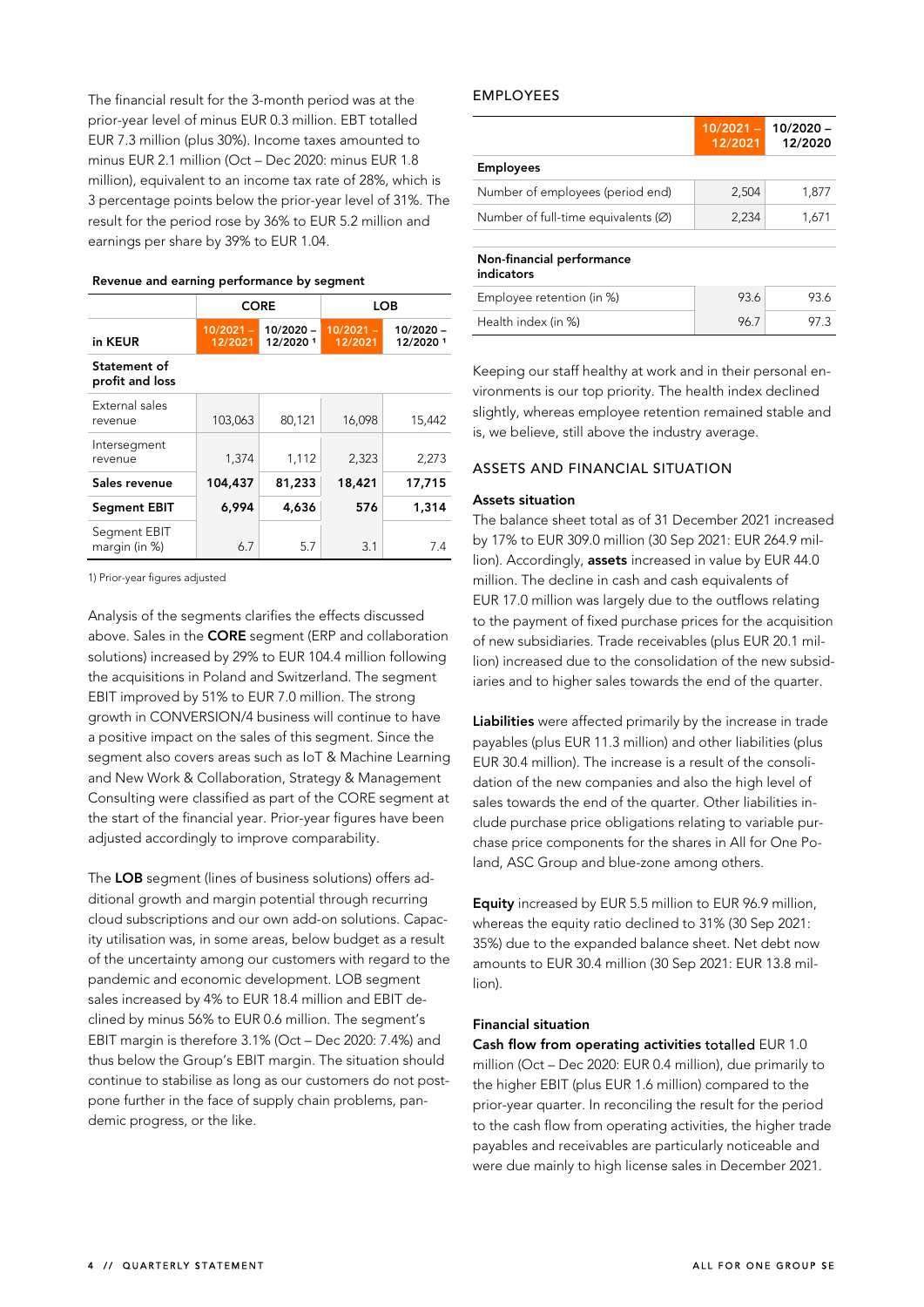**Cash flow from investing activities** totalled minus EUR 13.9 million (Oct – Dec 2020: minus EUR 0.5 million) and therefore increased significantly. The cash outflows were primarily due to the payment of purchase prices to acquire the new subsidiaries.

**Cash flow from financing activities** amounted to minus EUR 4.2 million (Oct – Dec 2020: minus EUR 3.3 million), mainly due to outflows to redeem lease liabilities. As a result, cash funds totalled EUR 58.0 million as of 31 December 2021 (31 Dec 2020: EUR 65.7 million).

# **OUTLOOK**

The inorganic growth from the acquired companies and the expected continued high demand from customers will have a positive impact on Group sales growth. Our sales pipeline is well filled, and our CONVERSION/4 subscription model for transformation and innovation with SAP S/4HANA is gaining considerable pace. On this basis, we are confirming our guidance for financial year 2021/22. We expect sales of between EUR 430 million and EUR 450 million and EBIT in a range from EUR 24 million to EUR 26 million.

Uncertainty still surrounds the progress of further decreasing pandemic waves and the question of how long the optimistic mood will prevail, however. The biggest risk facing delivery of this guidance is therefore posed by renewed setbacks in economic development. We are driving the integration of our acquisitions and, building on this, have developed new mid-term targets that also reflect CON-VERSION/4 sales moving forwards.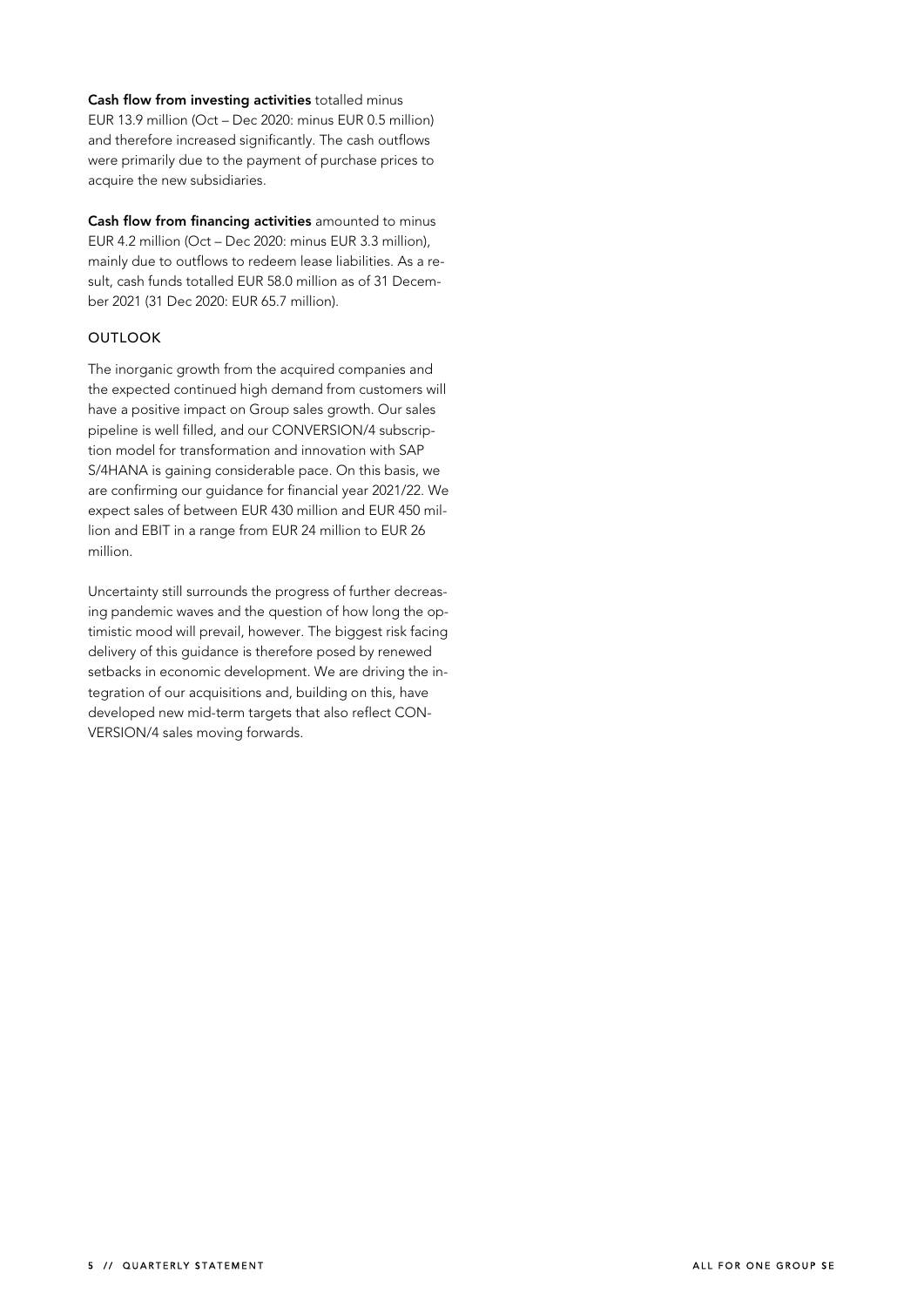# **CONSOLIDATED STATEMENT OF PROFIT AND LOSS**

OF ALL FOR ONE GROUP

# **FROM 1 OCTOBER 2021 TO 31 DECEMBER 2021**

| in KEUR                                                                                | $10/2021 -$<br>12/2021 | $10/2020 -$<br>12/2020 |
|----------------------------------------------------------------------------------------|------------------------|------------------------|
| Sales revenue                                                                          | 119,161                | 95,563                 |
| Other operating income                                                                 | 1,191                  | 1,024                  |
| Cost of materials and purchased services                                               | $-48,446$              | $-37,477$              |
| Personnel expenses                                                                     | $-48,896$              | $-42,312$              |
| Depreciation, amortisation and impairment on intangible, fixed and right-of-use assets | $-7,155$               | $-5,355$               |
| Impairment losses on financial assets                                                  | $-41$                  | 119                    |
| Other operating expenses                                                               | $-8,242$               | $-5,610$               |
| <b>EBIT</b>                                                                            | 7,572                  | 5,952                  |
| Financial income                                                                       | 1                      | 6                      |
| Financial expense                                                                      | $-275$                 | $-341$                 |
| <b>Financial result</b>                                                                | $-274$                 | $-335$                 |
| <b>EBT</b>                                                                             | 7,298                  | 5,617                  |
| Income tax                                                                             | $-2,063$               | $-1,763$               |
| Result for the period                                                                  | 5,235                  | 3,854                  |
| attributable to owners of the parent                                                   | 5,201                  | 3,745                  |
| attributable to non-controlling interests                                              | 34                     | 109                    |
| Earnings per share                                                                     |                        |                        |
| Undiluted and diluted earnings per share (in EUR)                                      | 1.04                   | 0.75                   |

# **CONSOLIDATED STATEMENT OF COMPREHENSIVE INCOME**

OF ALL FOR ONE GROUP

**FROM 1 OCTOBER 2021 TO 31 DECEMBER 2021** 

| in KEUR                                                                     | $10/2021 -$<br>12/2021 | $10/2020 -$<br>12/2020 |
|-----------------------------------------------------------------------------|------------------------|------------------------|
| Result for the period                                                       | 5,235                  | 3,854                  |
| Items that will not be reclassified to profit or loss in subsequent periods |                        |                        |
| Unrealised profits (+) / losses (-) from currency translation               | 285                    | 3                      |
| Other comprehensive income                                                  | 285                    | 3                      |
| Total comprehensive income                                                  | 5,520                  | 3,857                  |
| attributable to owners of the parent                                        | 5,486                  | 3,748                  |
| attributable to non-controlling interests                                   | 34                     | 109                    |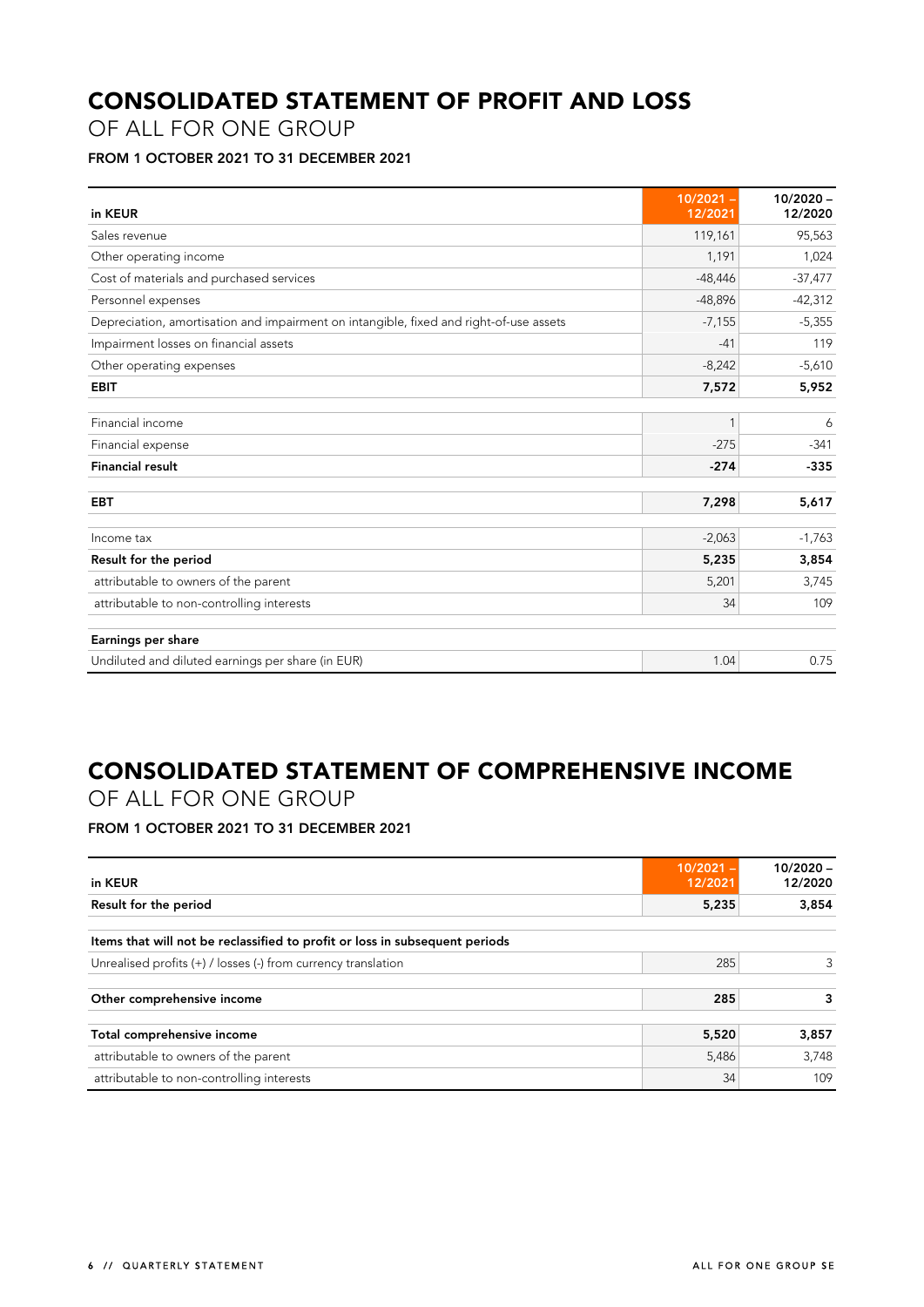# **CONSOLIDATED BALANCE SHEET**

OF ALL FOR ONE GROUP

# **AS AT 31 DECEMBER 2021**

| <b>Assets</b>                                        |            |            |
|------------------------------------------------------|------------|------------|
| in KEUR                                              | 31.12.2021 | 30.09.2021 |
| <b>Current assets</b>                                |            |            |
| Cash and cash equivalents                            | 57,994     | 75,005     |
| Finance lease receivables                            | 4,311      | 4,348      |
| Trade receivables                                    | 60,592     | 40,499     |
| Contract assets                                      | 7,573      | 4,671      |
| Income tax assets                                    | 815        | 510        |
| Other assets                                         | 10,652     | 9,329      |
|                                                      | 141,937    | 134,362    |
| Non-current assets                                   |            |            |
| Goodwill                                             | 49,082     | 30,730     |
| Other intangible assets                              | 47,523     | 29,856     |
| Fixed assets                                         | 15,463     | 15,240     |
| Right-of-use assets                                  | 40,081     | 39,958     |
| Finance lease receivables                            | 7,088      | 6,898      |
| Deferred tax assets                                  | 394        | 327        |
| Other assets                                         | 7,415      | 7,576      |
|                                                      | 167,046    | 130,585    |
| <b>Total assets</b>                                  | 308,983    | 264,947    |
| <b>Equity and liabilities</b>                        |            |            |
| in KEUR                                              | 31.12.2021 | 30.09.2021 |
| <b>Current liabilities</b>                           |            |            |
| Other provisions                                     | 816        | 824        |
| Liabilities to financial institutions                | 10,991     | 10,983     |
| Lease liabilities                                    | 12,749     | 12,075     |
| Trade payables                                       | 30,232     | 18,951     |
| Contract liabilities                                 | 10,980     | 10,245     |
| Liabilities to employees                             | 16,261     | 25,943     |
| Income tax liabilities                               | 3,938      | 2,762      |
| Other liabilities                                    | 21,456     | 7,787      |
|                                                      | 107,423    | 89,570     |
| <b>Non-current liabilities</b>                       |            |            |
| Pension provisions                                   | 4,334      | 2,492      |
| Other provisions                                     | 937        | 937        |
| Liabilities to financial institutions                | 37,418     | 37,413     |
| Lease liabilities                                    | 27,225     | 28,359     |
| Deferred tax liabilities                             | 16,897     | 13,690     |
| Other liabilities                                    | 17,801     | 1,058      |
|                                                      | 104,612    | 83,949     |
| <b>Equity</b>                                        |            |            |
| Issued capital                                       | 14,946     | 14,946     |
| Reserves                                             | 81,759     | 76,273     |
| Share of equity attributable to owners of the parent | 96,705     | 91,219     |
| Non-controlling interests                            | 243        | 209        |
|                                                      | 96,948     | 91,428     |
| <b>Total liabilities and equity</b>                  | 308,983    | 264,947    |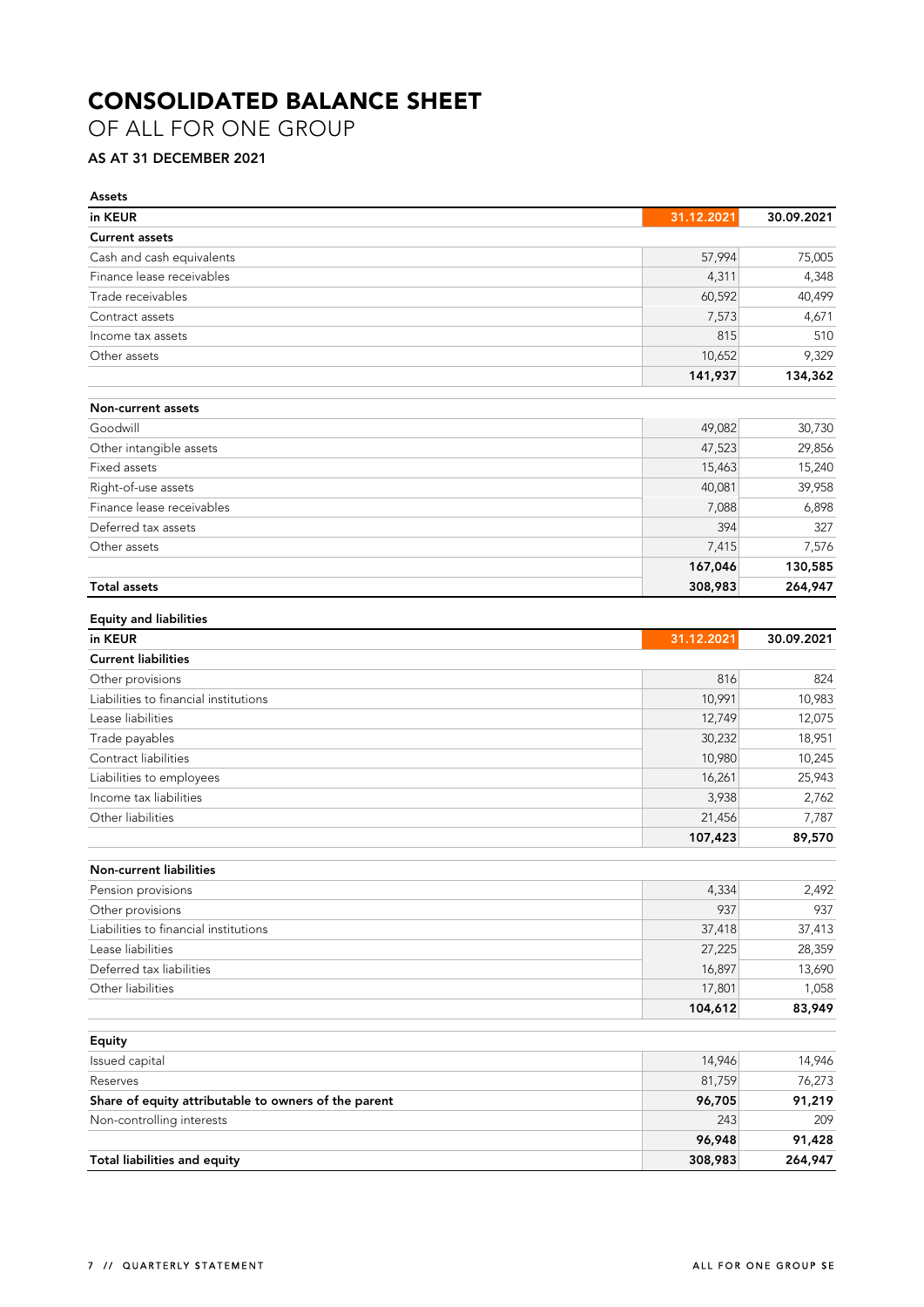# **CONSOLIDATED CASH FLOW STATEMENT**

OF ALL FOR ONE GROUP

# **FROM 1 OCTOBER 2021 TO 31 DECEMBER 2021**

| in KEUR                                                                                | 10/2021 -<br>12/2021 | $10/2020 -$<br>12/2020 |
|----------------------------------------------------------------------------------------|----------------------|------------------------|
| Result for the period                                                                  | 5,235                | 3,854                  |
| Income tax                                                                             | 2,063                | 1,763                  |
| Financial result                                                                       | 274                  | 335                    |
| Depreciation, amortisation and impairment on intangible, fixed and right-of-use assets | 7,155                | 5,355                  |
| Increase (+) / decrease (-) in value adjustments and provisions                        | 6                    | $-173$                 |
| Gains (-) / Losses (+) from the disposal of non-current assets                         | $-18$                | $-25$                  |
| Increase (-) / decrease (+) in trade receivables                                       | $-12,987$            | $-4,994$               |
| Increase (+) / decrease (-) in trade payables                                          | 6,689                | 4,286                  |
| Other changes                                                                          | $-6,125$             | $-8,881$               |
| Income tax refunds $(+)$ / payments $(-)$                                              | $-1,293$             | $-1,073$               |
| Cash flow from operating activities                                                    | 999                  | 447                    |
| Payments for purchase of intangible and fixed assets                                   | $-795$               | $-628$                 |
| Proceeds from sale of intangible assets and fixed assets                               | 21                   | 94                     |
| Purchase of subsidiary, net of cash and cash equivalents acquired                      | $-13,118$            | $\Omega$               |
| Interest received                                                                      | 12                   | 7                      |
| Cash flow from investing activities                                                    | $-13,880$            | $-527$                 |
| Repayment of lease liabilities                                                         | $-3,638$             | $-2,819$               |
| Interest paid                                                                          | $-521$               | $-472$                 |
| Cash flow from financing activities                                                    | $-4,159$             | $-3,291$               |
| Increase (+) / decrease (-) in cash and cash equivalents                               | $-17,040$            | $-3,371$               |
| Effect of exchange rate fluctuations on cash funds                                     | 29                   | -1                     |
| Cash funds at start of period                                                          | 74,973               | 69,089                 |
| Cash funds at end of period                                                            | 57,962               | 65,717                 |